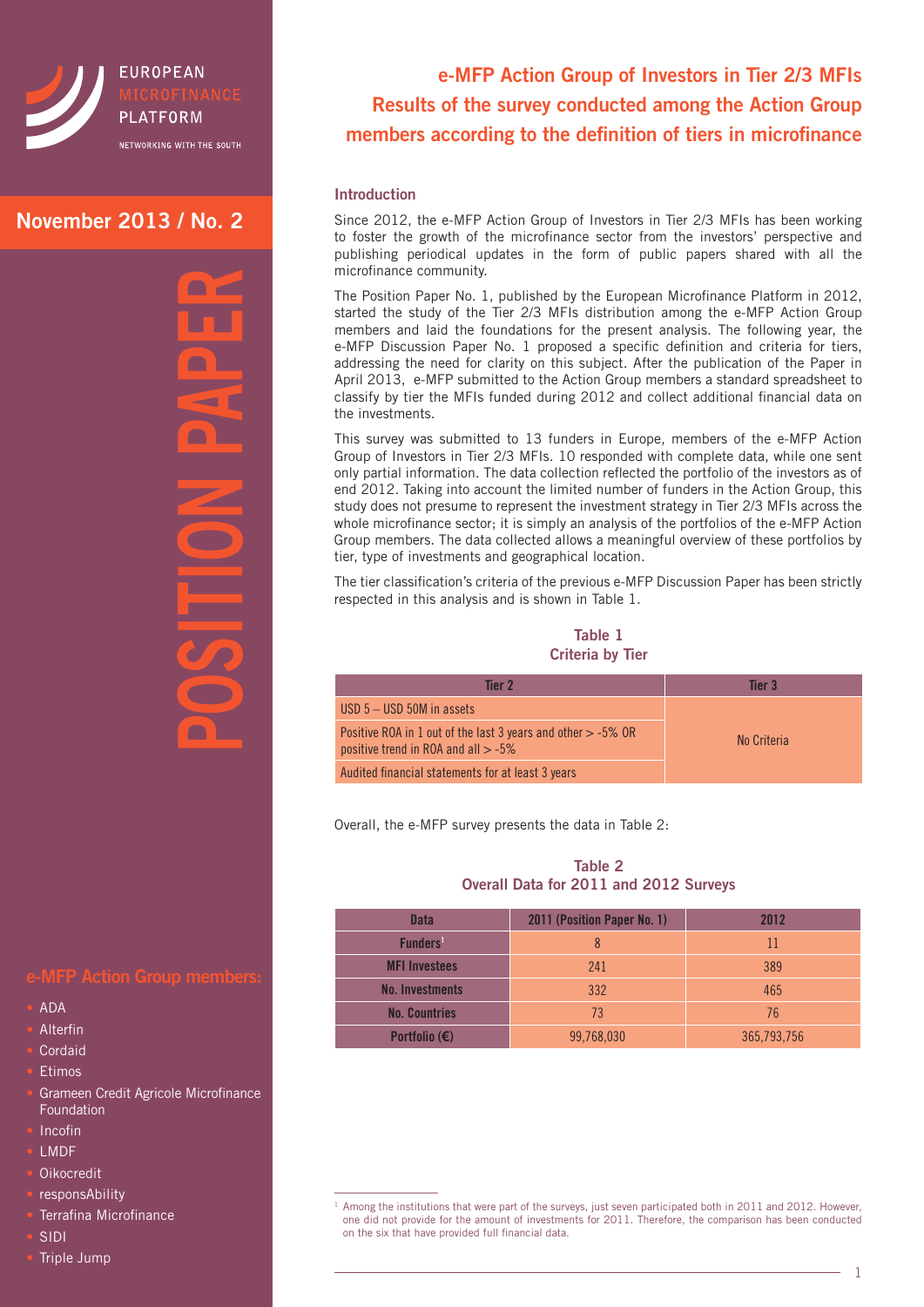The study has been directed to Tier 2/3 MFIs only, as they are the focus of the Action Group. However, in order to know the proportion of Tier 2/3 MFIs in the total portfolio, the number of Tier 1 MFIs and investment in these MFIs was also collected. The analysis of the total portfolio by tier (See Figure 1) reveals that Tier 1 MFIs accounted for 65% of total investments (≈€657M), Tier 2 MFIs received 30% (≈€316M) and Tier 3 MFIs 5% (≈€49M).



#### **Key findings**

- Average investment per MFI in Tier 2/3 MFIs accounts for  $\epsilon$ 0.71M, considerably below the Symbiotics MIV Survey 2013 average ( $E1.8M$  in 2012)<sup>2</sup> but well higher than the Position Paper n°1 average (€0.3M).
- The average size of Tier 2 investment is slightly over  $\epsilon$ 1.4 M and for Tier 3 is around  $\epsilon$ 0.25M.
- The six institutions who provided their investment data for both 2011 and 2012 registered a global portfolio growth in Tier 2/3 MFIs of €228M (from €92M to €320M, 248%). This is mainly due to two funders that invested €223M more in 2012, also raising considerably the average amount of each investment.
- The number of MFIs increased by 18% (from 291 to 343) with an average investment of  $E$ 0.94M considerably higher than the amount for 2011 ( $\epsilon$ 0.33M) for the funders participating in both surveys.
- Sub-Saharan Africa is the region with most Tier 2/3 MFIs funded; however, it recorded a 7.6% drop in percentage of total investment falling from 23% in 2011 (see Position Paper No. 1) to 15.4% in 2012.
- Technical Assistance was extensively implemented during 2012 through 81 programs, mainly in Sub-Saharan Africa.

#### **Geographical Breakdown**

The survey required the funders to provide for the geographic location of the 2012 investments in order to elaborate an overall breakdown by region. This analysis has been carried out by type of investment (debt, equity and guarantees) and its results can be comparable with those of the Symbiotics MIV Survey published on a yearly basis.

Overall, the geographic distribution of investments tends to reflect the debt positions since they account for 95.5%<sup>3</sup> of the total amount for 2012 whereas equity stands at 3.6% and guarantees at 0.9% (See Figure 3).

The geographical distribution of the MFIs shows that Sub-Saharan Africa is the region with most MFIs funded (32.7%), while South America and Central America & Caribbean together accounted for 35.8%. The combined share of the other five regions is 31.5%, with each region ranging between 3% and 13% (See Figure 4).

<sup>&</sup>lt;sup>2</sup> As described before, this study does not include Tier 1 investments while the Symbiotics MIV Survey does. This disparity could be the cause for the difference between the average investments during 2012.

<sup>&</sup>lt;sup>3</sup> They accounted for 95.1% in 2011 while equity stood at 3% and guarantees at 1.9%.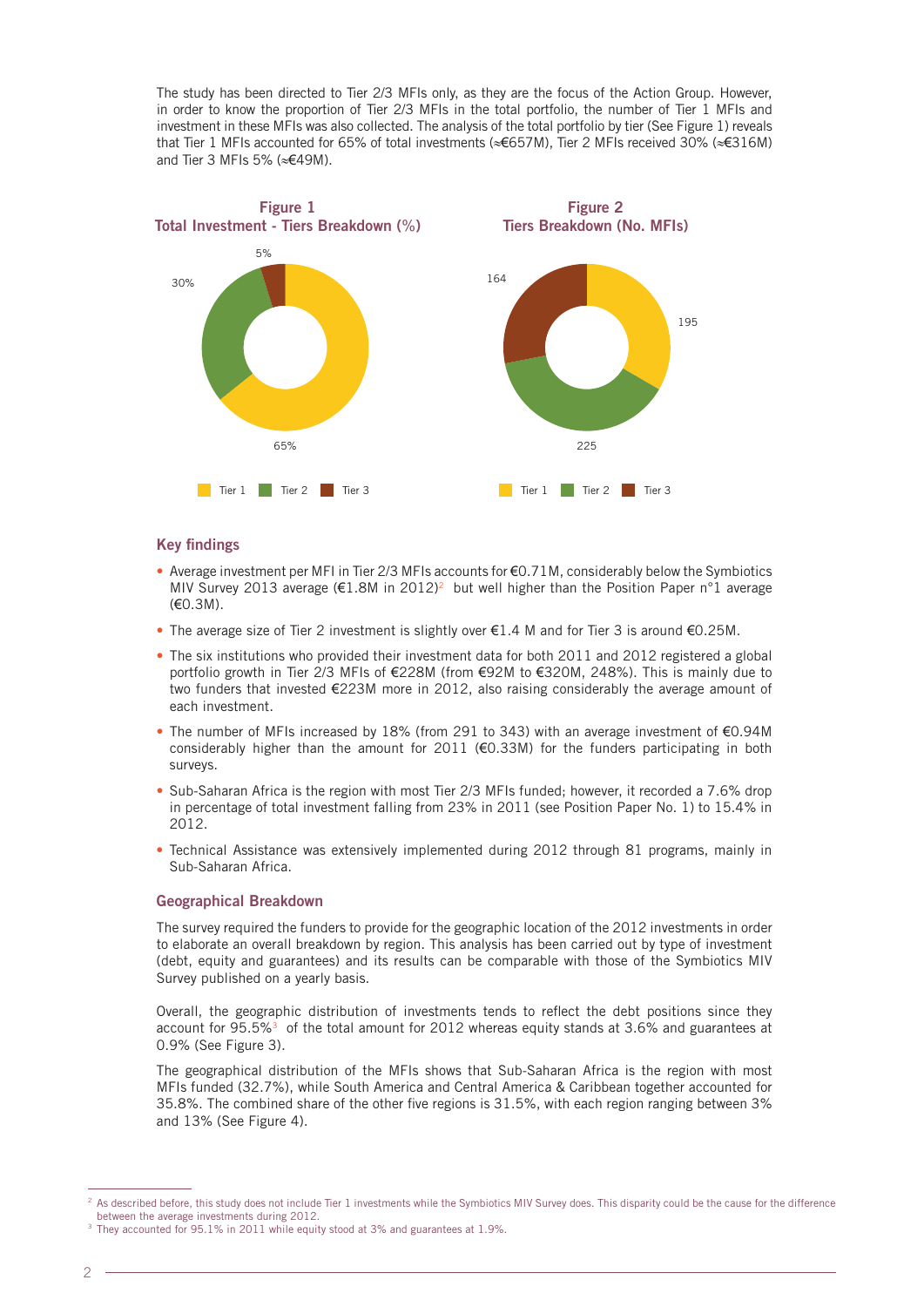

The geographical distribution by type of products for the debt positions (See Figure 5) is uniform since five regions have values between 10% and 30%. Central Asia & Caucasus stands at 27.0%, the higher value, followed by South America (20.6%). Instead, the equity positions have been concentrated in three main regions: Sub-Saharan Africa, South Asia and Central America & Caribbean, that absorbed over 80% of these positions (See Figure 6).





**Figure 6**

Finally, the guarantees market has been very limited: just €3M have been invested in this kind of product. All these types of investment have been directed towards Sub-Saharan Africa while just one has been finalized in South America.

When analyzing the geographic distribution of total investments (See Figure 7), Sub-Saharan Africa represents the biggest peculiarity since it accounts for 32.7% of total MFIs funded (as shown in Figure 4) while absorbing only 15.4% of the investments with an average of €0.38M per disbursement.



**Figure 7 Total Investments (%) - Geographical Breakdown**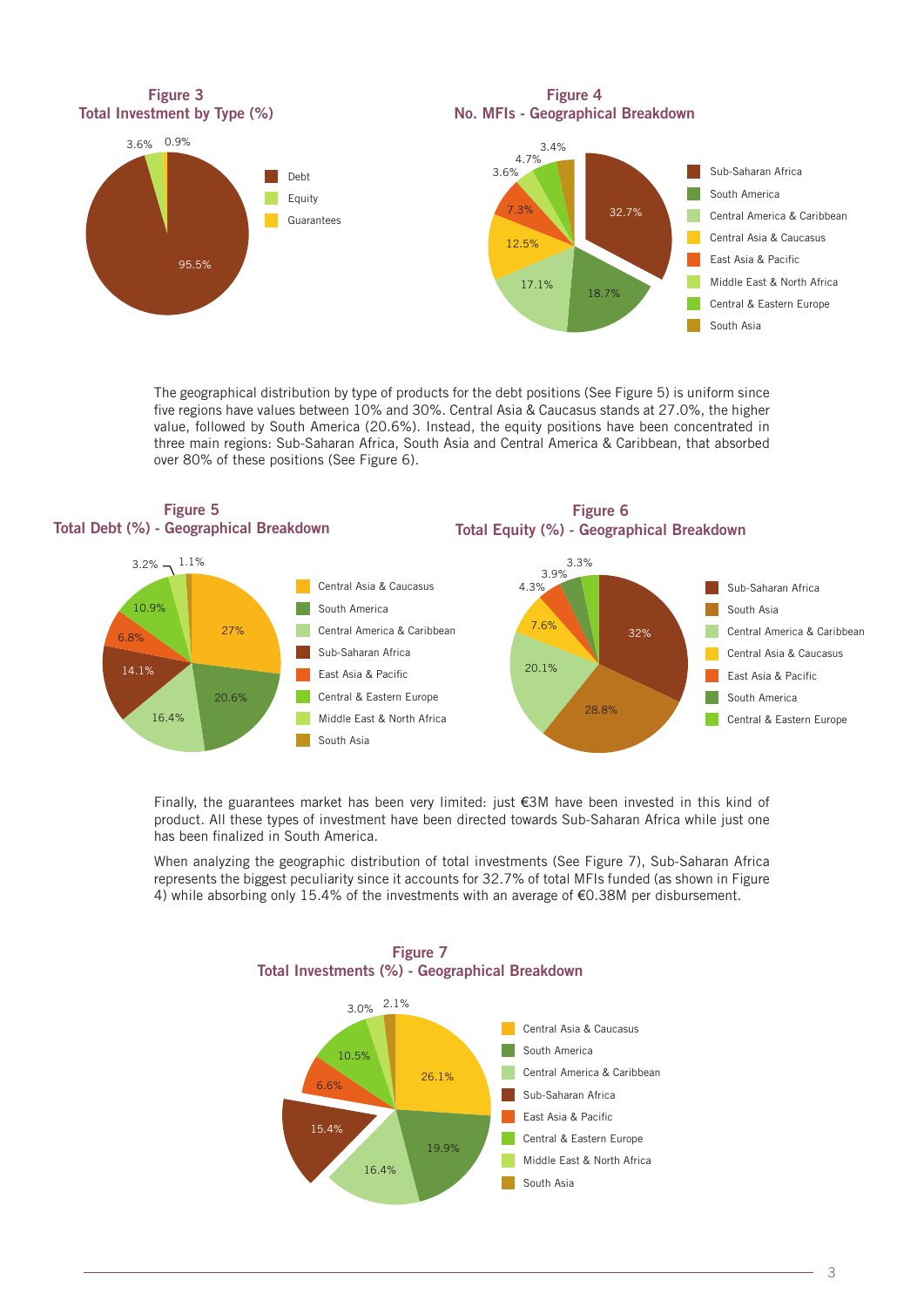It was possible to undertake a deeper analysis focusing on the six funders that participated in both surveys:

**Table 3 No. MFIs Geographical Distribution - 2011/2012 Analysis limited to the MFIs funded by the e-MFP members who participated in both surveys (2011 and 2012)**

| Year   | <b>Central &amp; East-</b><br>ern Europe | <b>Central Asia &amp;</b><br><b>Caucasus</b> | Middle East &<br><b>North Africa</b> | Sub-Saharan<br>Africa | <b>South Asia</b> | East Asia &<br><b>Pacific</b> | <b>South America</b> | <b>Central America</b><br>& Caribbean |
|--------|------------------------------------------|----------------------------------------------|--------------------------------------|-----------------------|-------------------|-------------------------------|----------------------|---------------------------------------|
| 2011   | 3.8%                                     | 9.3%                                         | 2.7%                                 | 26.8%                 | 4.5%              | 10.0%                         | 24.4%                | 18.6%                                 |
| 2012   | 6.0%                                     | 14.4%                                        | 4.1%                                 | 18.0%                 | 3.3%              | 9.3%                          | 24.5%                | 20.4%                                 |
| Change | $+2.2%$                                  | $+5.1$                                       | $+1.4%$                              | $-8.8%$               | $-1.2%$           | $-0.7%$                       | $+0.1%$              | $+1.8$                                |

Table 3 highlights the changes in MFIs funded by geographical region between 2011 and 2012. Sub-Saharan Africa recorded an 8.8% drop while Central Asia & Caucasus registered a 5.1% growth; instead the other regions' values remained stable as they experienced minor changes between -1.2% and +2.2%. Overall, the comparison between the two studies shows an increase in investments for Central Asia & Caucasus and a fall for East Asia & Pacific; moreover it reveals a substantial decrease in the percentage of investments in Sub-Saharan Africa.

**Table 4 Geographical breakdown of amount invested - 2011/2012 Analysis limited to the investments made by the e-MFP members who participated in both surveys (2011 and 2012)**

| Year   | <b>Central &amp; East-</b><br>ern Europe | <b>Central Asia &amp;</b><br><b>Caucasus</b> | Middle East &<br><b>North Africa</b> | Sub-Saharan<br>Africa | <b>South Asia</b> | East Asia &<br><b>Pacific</b> | <b>South America</b> | <b>Central America</b><br>& Caribbean |
|--------|------------------------------------------|----------------------------------------------|--------------------------------------|-----------------------|-------------------|-------------------------------|----------------------|---------------------------------------|
| 2011   | 4.5%                                     | 21.5%                                        | 2.0%                                 | 20.5%                 | 4.8%              | 14.0%                         | 15.6%                | 17.1%                                 |
| 2012   | 11.0%                                    | 27.4%                                        | 3.2%                                 | 12.1%                 | 1.3%              | 6.8%                          | 21.0%                | 17.2%                                 |
| Change | $+6.5%$                                  | $+5.9%$                                      | $+1.2%$                              | $-8.4%$               | $-3.5%$           | $-7.2%$                       | $+5.4%$              | $+0.1%$                               |

Table 4 highlights the variation of geographical distribution of investments for the members common to both studies; it is evident that the major shifts follow similar patterns to those reflected in Table 3, even if it is possible to draw some further considerations:

- Sub-Saharan African investments recorded a higher drop.
- The growth for Central Asia and Caucasus is considerably lower.
- South America investments registered a higher increase.

The comparison of these results with the portfolio geographical breakdown of Symbiotics MIV Survey 2013 shows several different trends (See Figure  $8$ )<sup>4</sup>:





Following the classification in the MIV Survey 2012: EE&CA Eastern Europe and Central Asia, LAC Latin America & Caribbean, SSA Sub-Saharan Africa, MENA Middle East and North Africa, SA South Asia, EA&P East Asia & Pacific.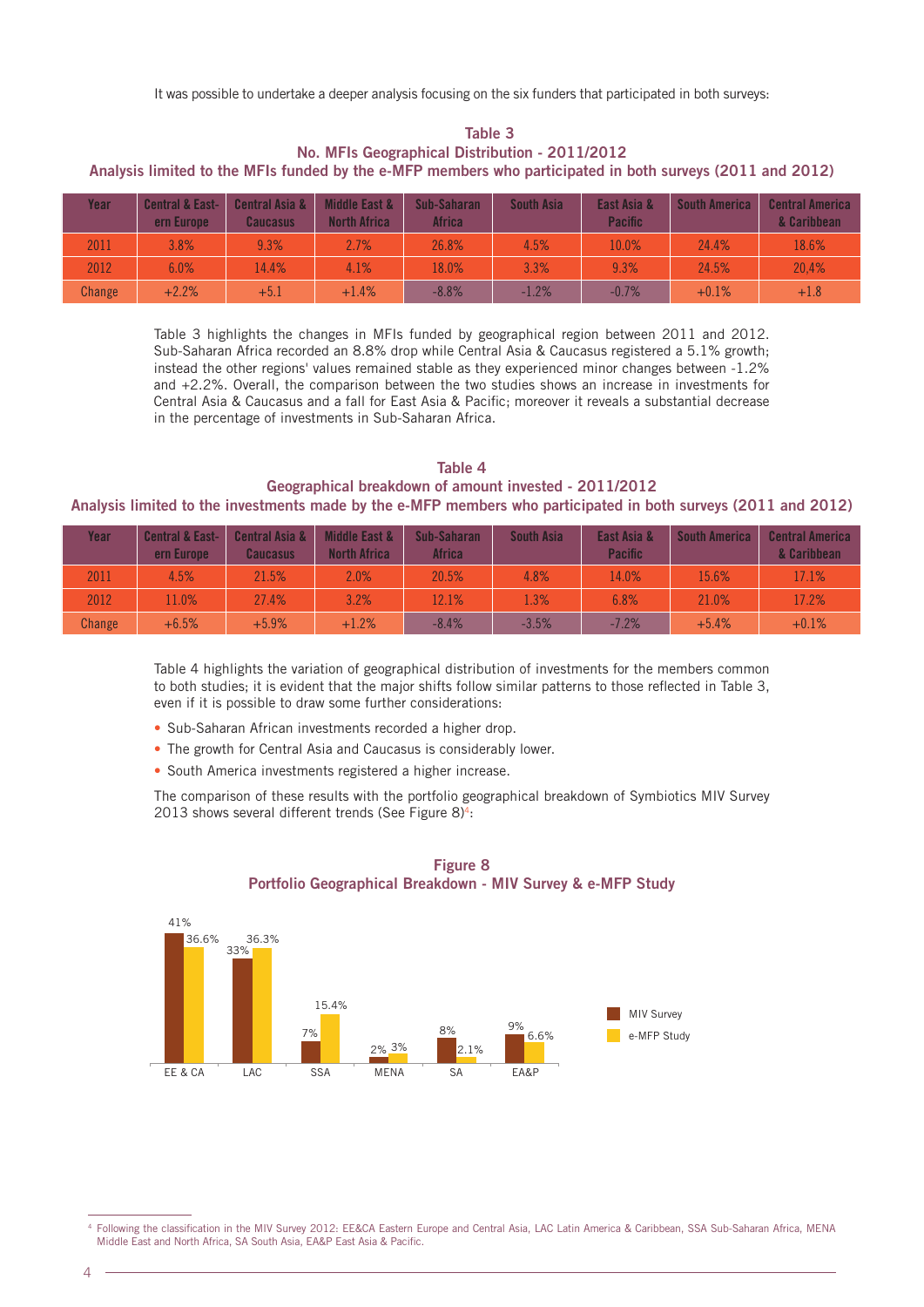- Eastern Europe and Central Asia reached 41% in the MIV Survey while standing at 36.6% in the e-MFP study.
- Latin America & Caribbean stood at 33% in the MIV Survey though amounting to 36.3% in this study.
- • Sub-Saharan Africa accounted for just 7% in the MIV Survey, a value 8.4% lower of the one measured in this survey.
- South Asia accounted for 8% in the MIV Survey whereas it stands at 2.1% in the present study.

The analysis reveals that there are major differences among the percentages of the remaining regions with the Symbiotics MIV Survey 2013, notably on the percentages of Sub-Saharan Africa and South Asia5;

Because of this, it is possible to validate the assumption that the sole Tier 2/3 investments have a different geographic distribution compared to the one proposed by the MIV Survey 2013 that includes Tier 1 MFIs.

#### **Geographical Breakdown by type of Tier**

The data collected through the survey allows for an even more specific breakdown for Tier 2 and Tier 3 MFIs.

**Figure 9**



**Figure 10 Geographical Breakdown Tier 2 & Tier 3 (**€**M)**



<sup>&</sup>lt;sup>5</sup> Unfortunately, it is impossible to consider other relevant differences among the other regions since the MIV Survey proposed to unify Eastern Europe and Central Asia, Latin America and Caribbean while this study keeps four different geographical regions (Central & Eastern Europe, Central Asia & Caucasus, South America, Central America & Caribbean).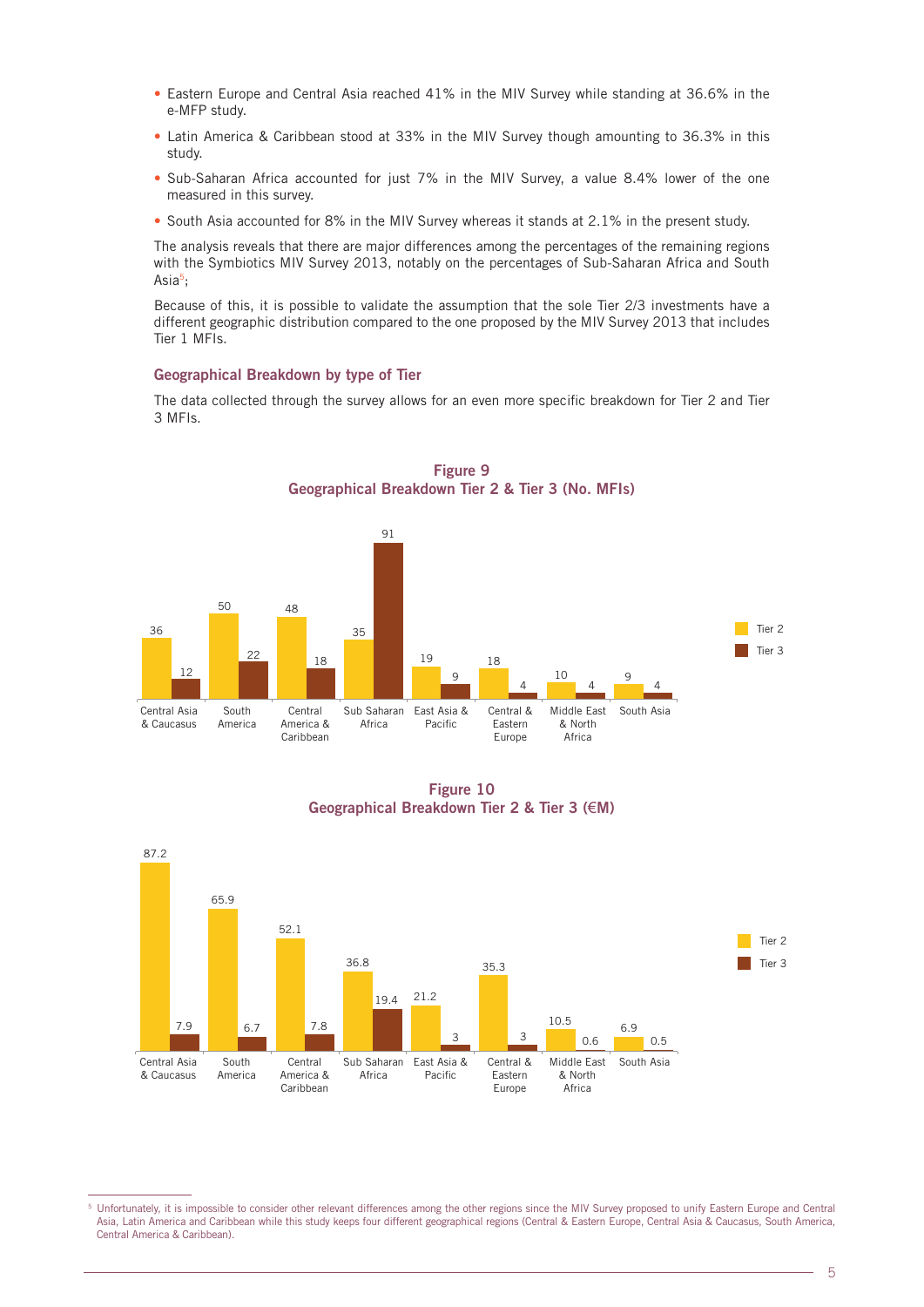Figures 9 and 10 offer an insight on Tier 2 and 3 MFIs that reveals several findings:

- Tier 2 MFIs are distributed mostly uniformly since all the regions have between 9 and 50 MFIs funded.
- Tier 2 investments presented a more pronounced difference since the regions' values range between €6M and €87M, the highest being in Central Asia & Caucasus.
- Tier 3 institutions appear to be concentrated mostly in Sub-Saharan Africa that has by far the highest number of MFIs (69 more MFIs compared to the second region ranked).
- The lead of Sub-Saharan Africa is reflected in the amount of investments disbursed since this region draws €19M in direct funds recoding €12M more than the second region ranked (Central Asia & Caucasus).

#### **Ranking - Top 5 Countries by Total Investments**

|  |  | Table 5 |                                                                |  |  |
|--|--|---------|----------------------------------------------------------------|--|--|
|  |  |         | Top 5 Countries by Total Amount of Investment Received in 2012 |  |  |

| Worldwide       | <b>Central &amp; East-</b><br>ern Europe | <b>Central Asia &amp;</b><br><b>Caucasus</b> | <b>Middle East &amp;</b><br><b>North Africa</b> | <b>Sub Saharan</b><br><b>Africa</b> | South Asia <sup>6</sup> | East Asia &<br><b>Pacific</b> | <b>South America</b> | <b>Central America</b><br>& Caribbean |
|-----------------|------------------------------------------|----------------------------------------------|-------------------------------------------------|-------------------------------------|-------------------------|-------------------------------|----------------------|---------------------------------------|
| <b>Ecuador</b>  | Kosovo                                   | Russia                                       | Lebanon                                         | <b>Tanzania</b>                     | Sri Lanka               | Cambodia                      | Ecuador              | <b>Mexico</b>                         |
| Russia          | <b>Belarus</b>                           | Tajikistan                                   | Jordan                                          | Senegal                             | India                   | Indonesia                     | Peru                 | <b>Nicaragua</b>                      |
| Tajikistan      | Albania                                  | Georgia                                      | <b>Palestine</b>                                | <b>Cameroon</b>                     |                         | <b>Philippines</b>            | <b>Bolivia</b>       | El Salvador                           |
| <b>Mexico</b>   | Bosnia H.                                | Armenia                                      | <b>Morocco</b>                                  | Mali                                |                         | Vietnam                       | Colombia             | <b>Honduras</b>                       |
| Peru            | <b>Serbia</b>                            | Azerbaijan                                   | Egypt                                           | <b>Togo</b>                         |                         | <b>Timor Leste</b>            | Argentina            | Guatemala                             |
| RANGE $(\in M)$ | €8M to $€4M$                             | €20M to $€10M$                               | €4M to $€300k$                                  | €7M to $€3M$                        | €4M to $€3M$            | €15M to $€400k$               | €24M to $€4M$        | €17M to $€7M$                         |

The Top 5 worldwide countries received investments between €25M and €15M. Sub-Saharan Africa was the one to receive among the lowest ones (the region Top 5 countries received investments between €2M and €7M).

In general, during 2012, the number of MFIs investees increased by 60% and 7 more countries were reported receiving investments in 2012, whereas 4 received funds in 2011 but not in 2012:

- Malawi, Mozambique, Turkey and Ukraine have been funded in 2011 but not in 2012.
- Belarus, Chad, Costa Rica, Madagascar, Panama, Paraguay and Poland are reported being funded in 2012 only<sup>7</sup>.

#### **Co-Investments**

The analysis of the data collected disclosed that in several cases the 10 funders were co-investors in single institutions<sup>8</sup>. Therefore, it has been possible to group the investments to provide for a statistical review of common, but indirect, partnerships. These data may foster the partnerships to grow and the expansion of common technical assistance programs or simply facilitate the exchange of information over time.

221 44 13 N=1 Investor N=2 Co-Investors N>2 Co-Investors

**Figure 11 Breakdown by Number of Co-Investors**

<sup>&</sup>lt;sup>6</sup> South Asia counts just two countries funded for 2012.

<sup>&</sup>lt;sup>7</sup> This data is gathered from the comparison of the 2012 data with the Position Paper No. 1 findings; indeed, the countries mentioned may have received funding for 2011 or 2012 but they are not reported among the aggregate figures of the studies.

<sup>&</sup>lt;sup>8</sup> The number of institutions providing full data was 10 since one didn't provide the names of the MFIs funded. Therefore the total of MFIs for the statistical analysis decreases from 389 to 278.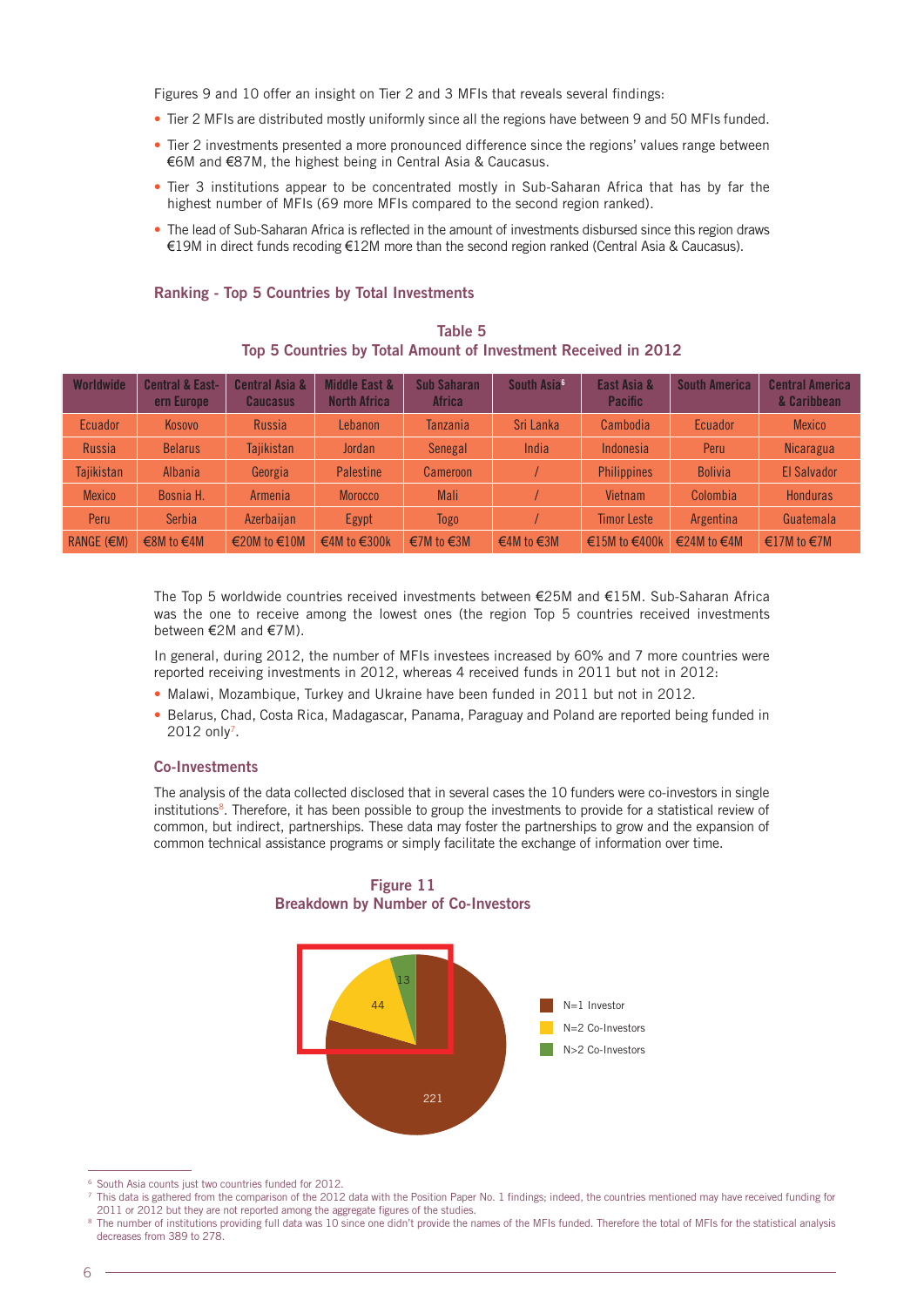As shown in Figure 11, there are 57 MFIs currently receiving funds from two or more investors, they represent 11% of total investees and absorb 16% of total investments (≈€57M). Among these investments, most are debt instruments whereas only three MFIs received equity participations from two different funders. Furthermore, it is relevant to highlight the growth of the amount of co-investment: this value increased by 56% in 2012, from €30M to €57M. This growth is partially explained by the inclusion of the investment data of three other funders for the 2012 study.



**Figure 12 Total Co-investment - Geographical Breakdown**

Geographically, Figure 12 shows that the co-investments are more common in Sub-Saharan Africa, South America and Central America & Caribbean with percentages between 20 - 30%. Instead Middle East & North Africa and Central & Eastern Europe appear to be the regions where co-investments rarely occurred<sup>9</sup>; in any case these regions did not attract a lot of investment in their respective microfinance sectors from the participants of the survey.

It is important to note that this analysis is only valid for the 10 investors surveyed. It is evident that the MFIs normally have more than just one foreign investor, but this can't be recorded within this survey.

#### **Technical Assistance**

During 2012, several technical assistance (TA) programs have been implemented to foster the growth of Tier 2/3 institutions; often technical assistance programs followed the approval of an investment and provide for a necessary improvement within the MFIs' organizations.

Among the funders that took part in this survey four offered a total of 81 TA programs during the past year; Sub-Sahara African institutions were the subject of 71 programs.

The survey highlighted that 38 institutions received only technical assistance, while 43 received the technical assistance as a complement to the ongoing investment. Furthermore, it appears that the MFIs receiving smaller investment were more likely to receive technical assistance: indeed the average investment with TA is around €0.31M though the general average is slightly over €0.71M.

#### **Table 6 Technical Assistance Breakdown**

| <b>MFIs receiving only TA</b>    |          |
|----------------------------------|----------|
| MFIs receiving $TA + Investment$ |          |
| Average Investment with TA       | €308.183 |

As shown below (See Figure 13), 84% of the MFIs that received technical assistance were among the Tier 3 group. These data confirm that TA programs correctly target weaker MFIs to strengthen their capacity building and foster a sustainable growth. Technical assistance programs have been implemented mostly in Sub-Saharan Africa (87% of programs conducted in 2012).

<sup>&</sup>lt;sup>9</sup> Indeed, these two regions had each just one co-investment under way during 2012.